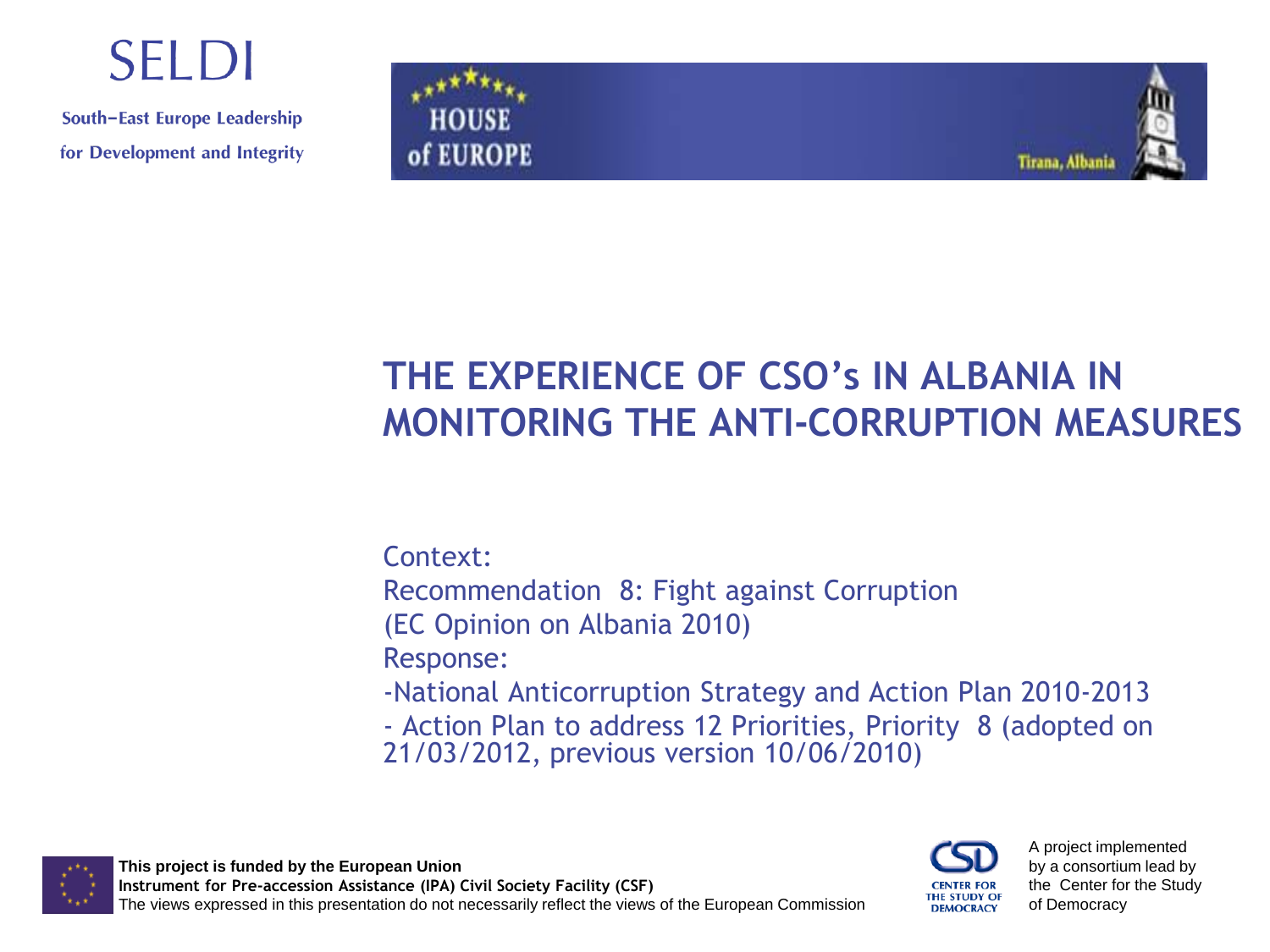



- CSO efforts:
- -Monitoring of strategy implementation
- -Monitoring of specific sectors
- - Assistance with implementation
- -Consultation on strategy drafting ( problems: very little, done ad hoc, not all CSOs notified)



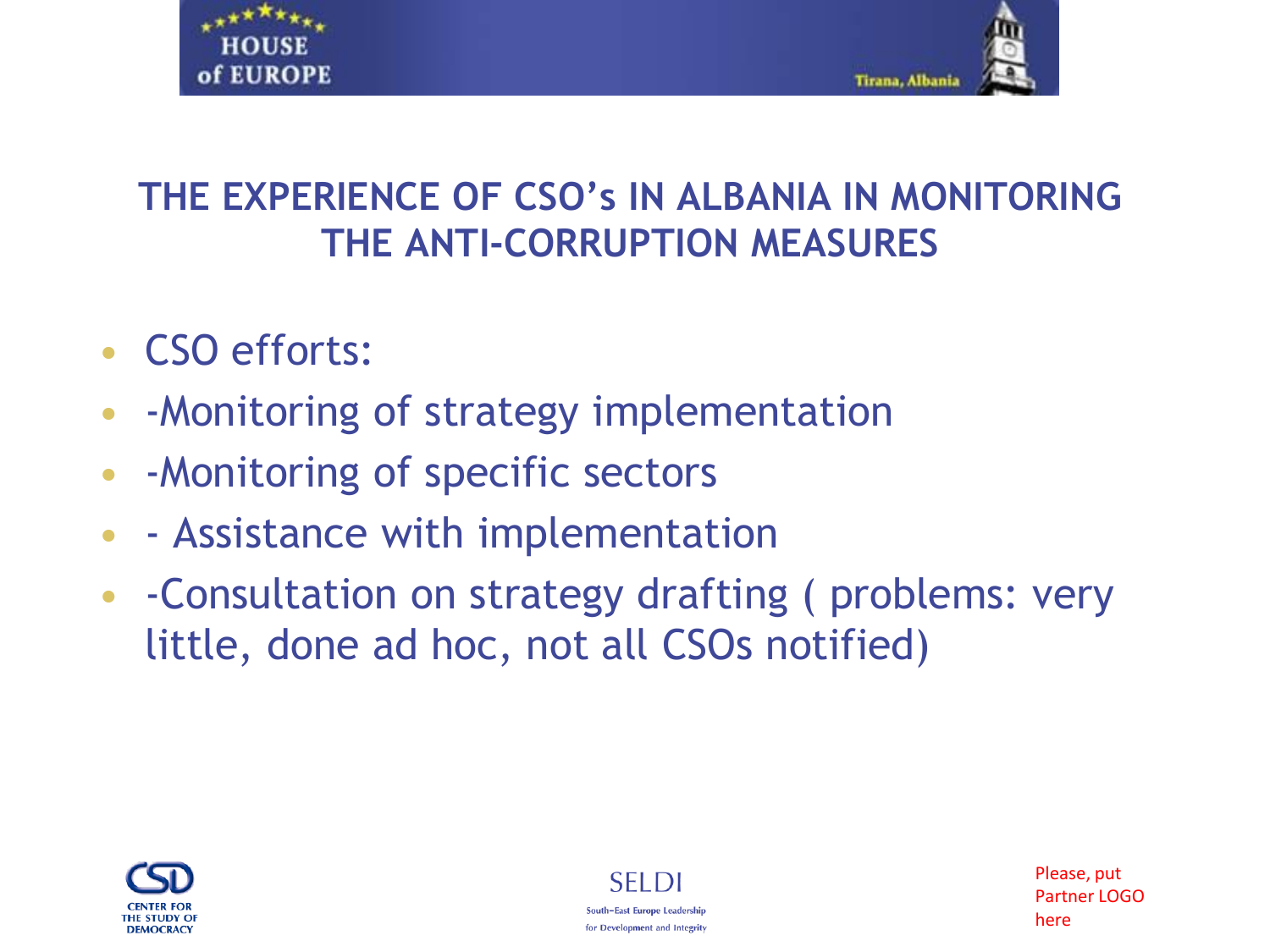



- **Example Monitoring efforts of Open Society** Foundation Albania (OSFA):
- -Group of experts
- -Combined research: desk research, national and international reports, interviews with both national officials and third parties ( CSOs, donors, etc), media reports.
- - Public dissemination and presentation





Please, put Partner LOGO here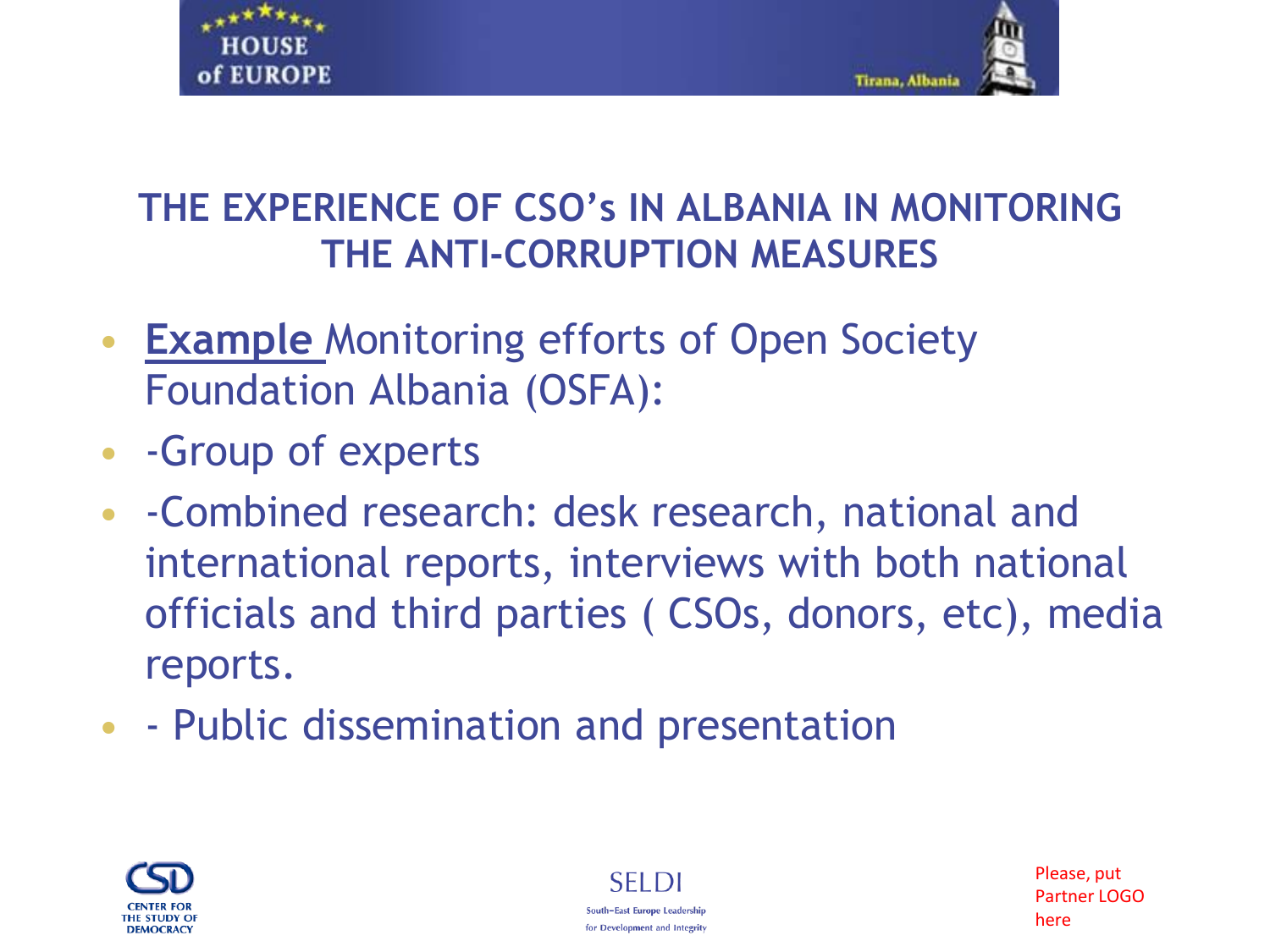



- Findings:
- Most of measures only partially completed, progress is ad hoc
- A lot depends on the individual leading the institution of the effort within the institution, not much team work (comes up again in challenges)
- A lot of emphasis put on digitalization , less on changing culture of public service (more sticks less carrots)



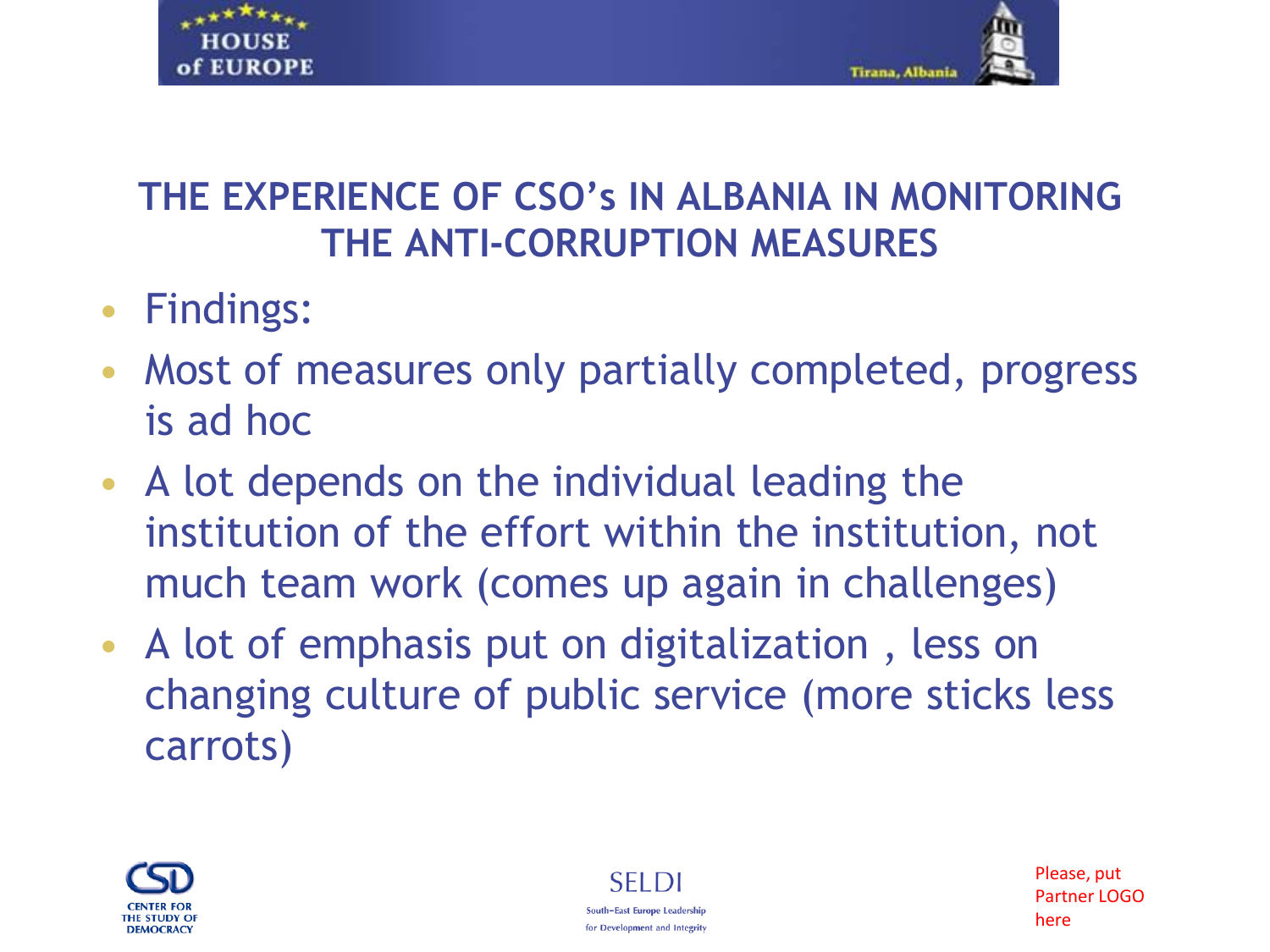



- Challenges encountered:
- -Access and Cooperation
- -Inaccurate recording and lack of coordination
- -Responsiveness levels
- -Double standard behavior: enhanced during public presentations



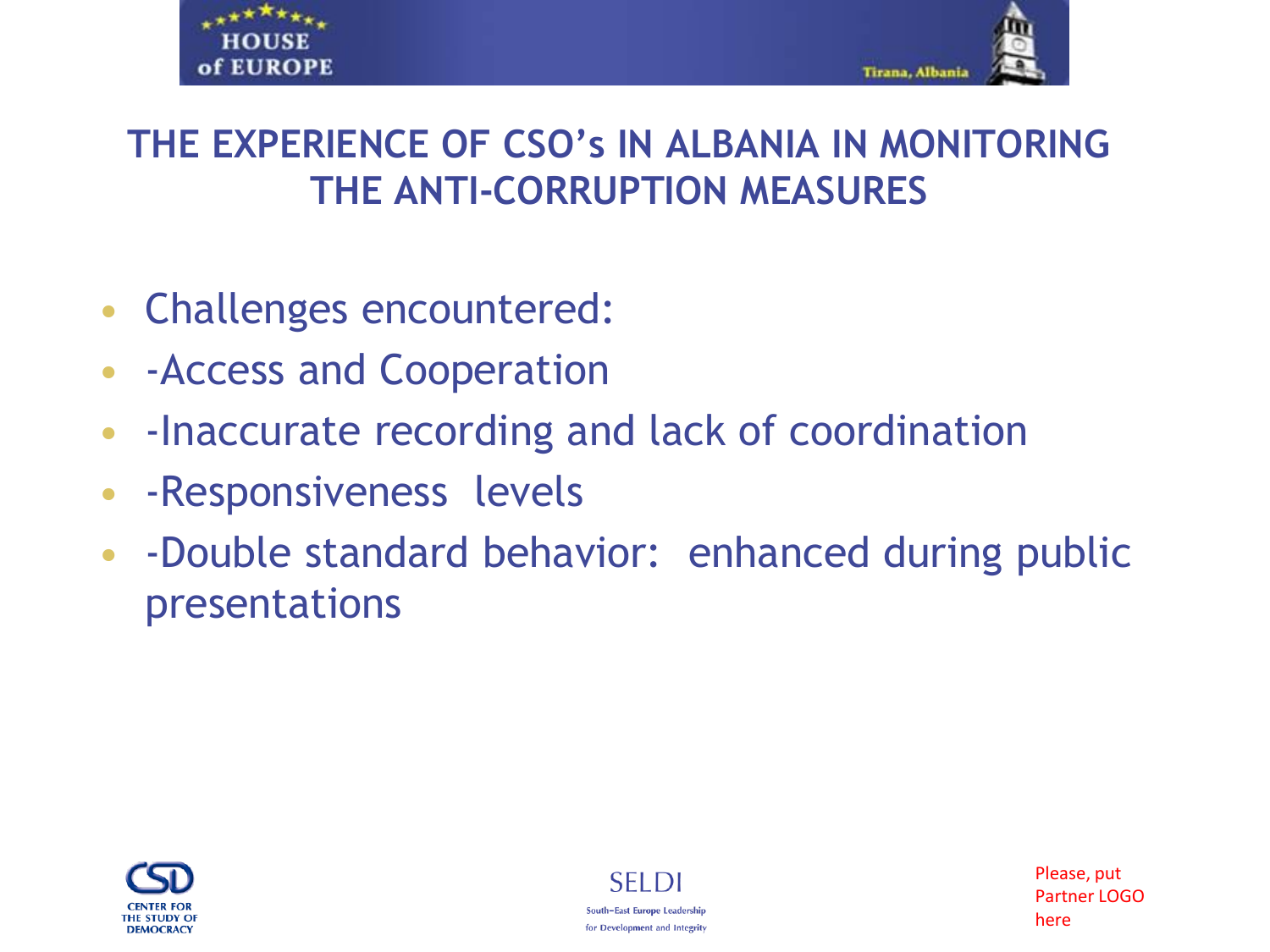



- Some thoughts from Albanian CSO experts with extensive experience in anti corruption monitoring :
- -IMPUNITY AND JUSTICE SYSTEM
- -CONFLICT OF INTEREST
- -CLEAR INDICATORS FOR MONITORING
- -COOPERATION BETWEEN CSOs (one voice)





Please, put Partner LOGO here